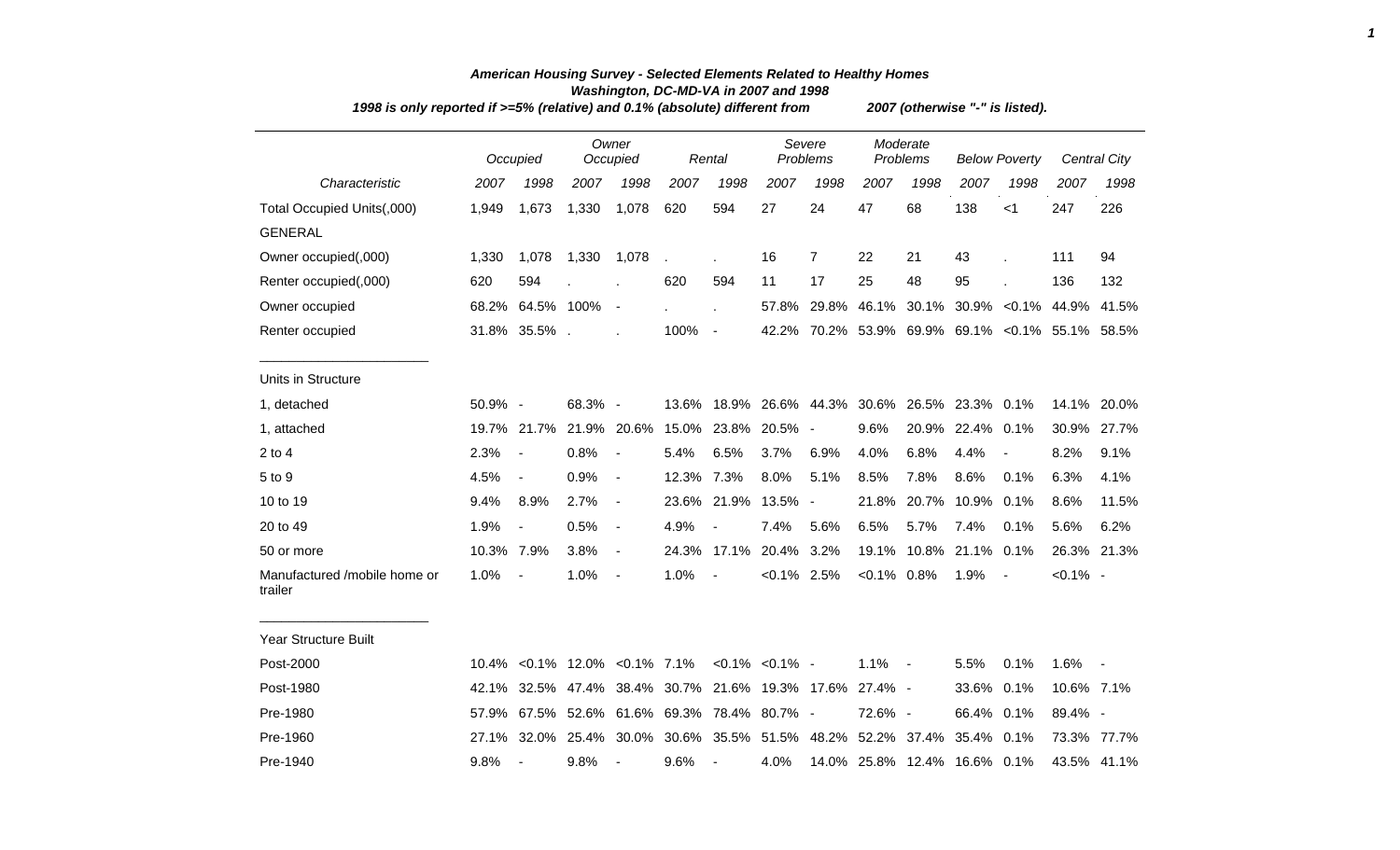|                                                        |       | Occupied                           |               | Owner<br>Occupied        |                | Rental                   | Severe<br>Problems |       | Moderate<br>Problems |            | <b>Below Poverty</b> |                          | <b>Central City</b> |                |
|--------------------------------------------------------|-------|------------------------------------|---------------|--------------------------|----------------|--------------------------|--------------------|-------|----------------------|------------|----------------------|--------------------------|---------------------|----------------|
| Characteristic                                         | 2007  | 1998                               | 2007          | 1998                     | 2007           | 1998                     | 2007               | 1998  | 2007                 | 1998       | 2007                 | 1998                     | 2007                | 1998           |
| Foundation (for 1-unit not<br>manufactured)            |       |                                    |               |                          |                |                          |                    |       |                      |            |                      |                          |                     |                |
| 1-Unit not manufactured(,000)                          | 1,376 | 1,236                              | 1,199         | 983                      | 177            | 253                      | 13                 | 16    | 19                   | 32         | 63                   | $<$ 1                    | 111                 | 108            |
| With a basement under all of<br>house                  | 60.0% |                                    | 56.5% 62.6% - |                          | 41.9%          | 35.2%                    | 34.4%              | 41.9% | 86.1%                | 50.9%      | 51.1%                | 0.1%                     | 65.7% -             |                |
| With a basement under part of<br>house                 |       | 14.1% 11.1% 14.7% 12.1% 10.4% 7.0% |               |                          |                |                          | 28.6% 5.4%         |       | 5.0%                 | 10.5% 4.3% |                      | $\overline{\phantom{a}}$ | 11.6% 8.6%          |                |
| With a crawl space                                     | 8.9%  | 8.0%                               | 8.8%          | 8.2%                     | 9.9%           | 7.4%                     | 21.2%              | 2.7%  | 4.5%                 |            | 7.1%                 | 0.1%                     | 4.8%                | $\blacksquare$ |
| On a concrete slab                                     | 15.4% | 22.5%                              | 12.7%         | 16.4%                    | 33.6%          | 46.1%                    | 15.8%              | 41.6% | 4.4%                 | 27.1%      | 35.9%                | 0.1%                     |                     | 16.1% 21.2%    |
| In some other way                                      | 1.6%  |                                    | 1.2%          |                          | 4.2%           | $\overline{\phantom{0}}$ | $< 0.1\%$ 8.4%     |       | $<0.1\%$ 6.9%        |            | 1.6%                 |                          | 1.9%                |                |
|                                                        |       |                                    |               |                          |                |                          |                    |       |                      |            |                      |                          |                     |                |
| <b>EXTERIOR</b>                                        |       |                                    |               |                          |                |                          |                    |       |                      |            |                      |                          |                     |                |
| <b>External Building Conditions (non</b><br>multiunit) |       |                                    |               |                          |                |                          |                    |       |                      |            |                      |                          |                     |                |
| Sagging roof                                           | 2.0%  |                                    | 2.1%          |                          | 1.0%           |                          | 9.0%               | 14.9% | 9.5%                 | 4.1%       | 1.7%                 | $\overline{a}$           | 1.0%                |                |
| Missing roofing material                               | 6.1%  | 3.9%                               | 6.0%          | 3.9%                     | 7.0%           | 4.1%                     | 16.3%              | 10.9% | 4.6%                 | 8.0%       | 4.9%                 | $\overline{\phantom{a}}$ | 4.6%                | 5.5%           |
| Hole in roof                                           | 1.1%  | $\overline{\phantom{a}}$           | 1.1%          | $\blacksquare$           | 0.5%           | $\blacksquare$           | $< 0.1\%$ 8.3%     |       | 5.1%                 | 7.0%       | $< 0.1\%$ -          |                          | 1.9%                | 5.6%           |
| Missing bricks, siding, other<br>outside wall material | 2.2%  | $\blacksquare$                     | 2.3%          | $\overline{\phantom{a}}$ | 1.4%           | $\blacksquare$           | 8.4%               |       | 13.1% 13.8% 9.5%     |            | 2.8%                 | $\blacksquare$           | $< 0.1\%$ 4.3%      |                |
| Sloping outside walls                                  | 1.1%  | $\overline{\phantom{a}}$           | 0.9%          | $\overline{\phantom{a}}$ | 2.1%           | $\overline{\phantom{a}}$ | $< 0.1\%$          | 10.7% | $< 0.1\%$ 5.7%       |            | $< 0.1\%$ -          |                          | 1.0%                | $\sim$         |
| Boarded up windows                                     | 0.3%  | $\blacksquare$                     | 0.4%          | $\overline{\phantom{a}}$ | $< 0.1\%$ 0.7% |                          | 6.8%               | 5.3%  | $< 0.1\%$ 2.7%       |            | $< 0.1\%$ -          |                          | $< 0.1\%$ -         |                |

Broken windows 2.1% - 2.2% - 1.6% - 6.8% 16.3% 19.3% 8.5% 1.1% - 2.7% -

None of the above 80.3% - 80.9% - 76.6% 72.7% 71.2% 53.4% 45.6% 53.6% 67.7% 0.1% 43.4% -

Bars on windows 7.5% - 7.3% 6.7% 9.0% - <0.1% 8.5% 36.1% 15.5% 20.7% 0.1% 49.3% 46.4%

1.0% - 0.9% - 1.7% - <0.1% 13.8% <0.1% 7.3% 1.8% - 1.8% -

86.1% - 86.3% - 84.8% 78.3% 71.2% 61.9% 66.5% 61.4% 86.0% 0.1% 86.4% 76.8%

crack or hole

Foundation crumbling or has open 1.0% -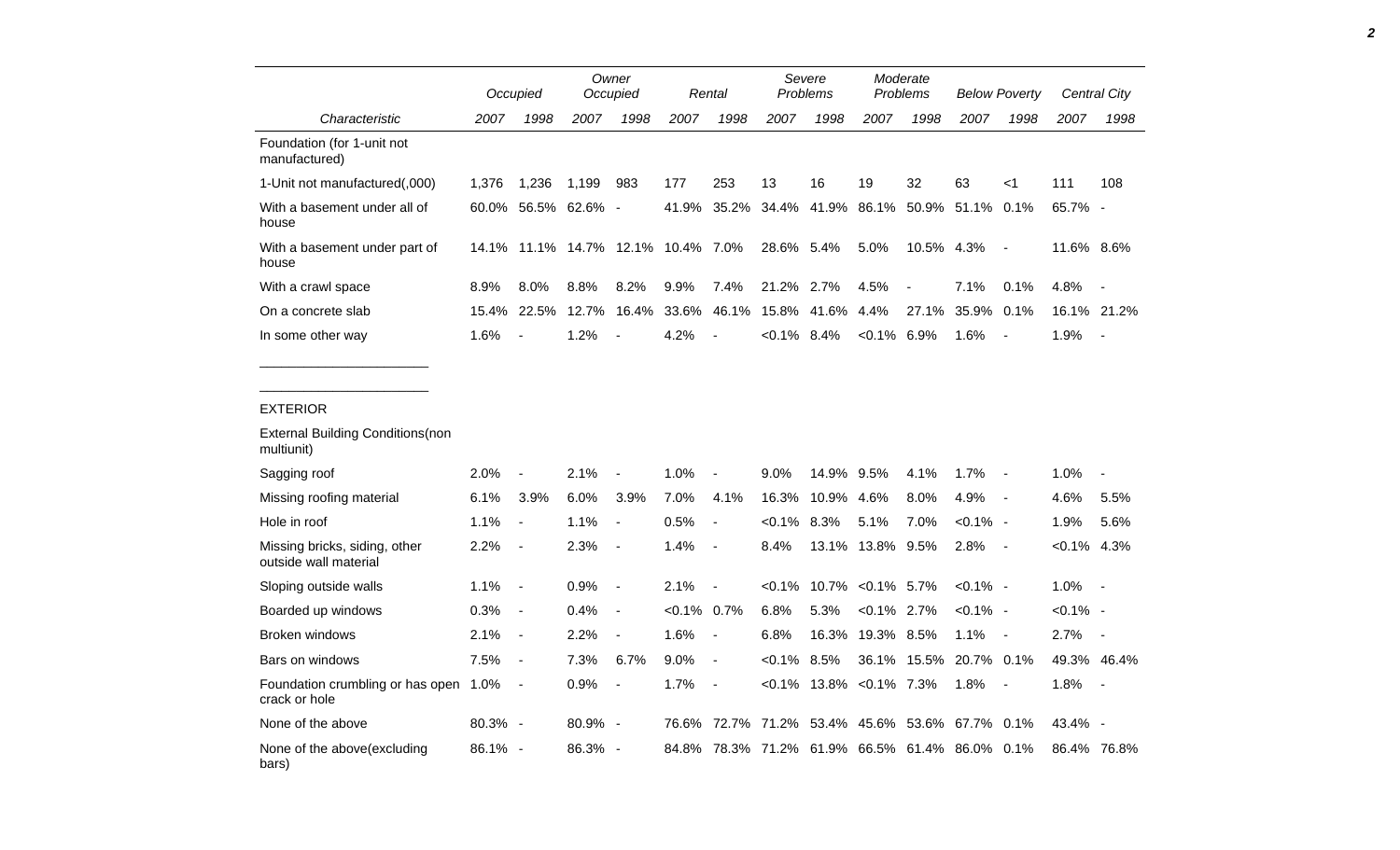|                                                                  |       | Occupied                 |                        | Owner<br>Occupied        |      | Rental         |                | Severe<br>Problems        |               | Moderate<br>Problems |             | <b>Below Poverty</b>     |           | Central City                 |
|------------------------------------------------------------------|-------|--------------------------|------------------------|--------------------------|------|----------------|----------------|---------------------------|---------------|----------------------|-------------|--------------------------|-----------|------------------------------|
| Characteristic                                                   | 2007  | 1998                     | 2007                   | 1998                     | 2007 | 1998           | 2007           | 1998                      | 2007          | 1998                 | 2007        | 1998                     | 2007      | 1998                         |
| Water Leakage During Last 12<br>Months                           |       |                          |                        |                          |      |                |                |                           |               |                      |             |                          |           |                              |
| With leakage from outside<br>structure                           | 10.7% |                          | 15.5% 12.2% 17.3% 7.4% |                          |      |                |                | 12.3% 11.5% 22.0% 41.3% - |               |                      | 8.7%        | 0.1%                     |           | 11.1% 14.5%                  |
| Roof                                                             | 4.1%  | 6.9%                     | 4.3%                   | 7.4%                     | 3.7% | 6.0%           | 7.9%           | 10.0%                     |               | 21.6% 27.2% 4.3%     |             | $\blacksquare$           | 6.5%      | 8.1%                         |
| <b>Basement leak</b>                                             | 4.0%  | 5.7%                     | 5.2%                   | 7.5%                     | 1.3% | $\blacksquare$ | 3.5%           | 6.4%                      | 17.4%         | 14.6%                | 1.5%        | $\overline{\phantom{a}}$ | 2.2%      | $\qquad \qquad \blacksquare$ |
| Walls, closed windows, or doors<br>leak                          | 2.6%  | $\blacksquare$           | 3.1%                   | $\overline{\phantom{a}}$ | 1.8% | $\sim$         | 4.3%           | 8.6%                      |               | 17.3% 18.9% 2.3%     |             | $\overline{\phantom{a}}$ | 2.2%      | $\overline{\phantom{a}}$     |
| Other or Unknown exterior Leak                                   | 1.7%  | $\overline{\phantom{a}}$ | 2.0%                   | $\overline{\phantom{a}}$ | 1.1% | $\sim$         | $< 0.1\%$ 6.5% |                           | 9.8%          | 4.2%                 | 1.4%        | $\overline{\phantom{a}}$ | 2.7%      |                              |
|                                                                  |       |                          |                        |                          |      |                |                |                           |               |                      |             |                          |           |                              |
| <b>INTERIOR</b>                                                  |       |                          |                        |                          |      |                |                |                           |               |                      |             |                          |           |                              |
| Damage                                                           |       |                          |                        |                          |      |                |                |                           |               |                      |             |                          |           |                              |
| Holes in floors                                                  | 0.6%  |                          | 0.6%                   |                          | 0.7% |                | 3.5%           |                           |               | 18.0% 12.2% 13.9%    | $< 0.1\%$ - |                          | 1.3%      |                              |
| Open cracks or holes                                             | 4.5%  | 7.4%                     | 4.3%                   | 5.7%                     | 5.0% | 10.6%          | 18.4%          |                           | 29.2% 40.9% - |                      | 4.8%        | $\overline{\phantom{a}}$ | 7.6%      | 11.4%                        |
| Broken plaster or peeling paint                                  | 2.9%  |                          | 2.3%                   |                          | 4.2% | 5.4%           |                | 14.5% 20.3% 34.7% 27.2%   |               |                      | 3.5%        | $\overline{\phantom{a}}$ | 7.5%      | 10.6%                        |
| Water Leakage During Last 12<br>Months                           |       |                          |                        |                          |      |                |                |                           |               |                      |             |                          |           |                              |
| With leakage from inside structure 11.5% 14.6% 10.9% 11.8% 12.8% |       |                          |                        |                          |      | 19.7%          | 20.6%          |                           |               | 32.6% 42.2% 37.5%    | 8.6%        | 0.1%                     | 12.0%     | 17.4%                        |
| Fixtures backed up or overflowed                                 | 3.0%  |                          | 2.9%                   | $\overline{\phantom{a}}$ | 3.3% | 6.3%           | 8.4%           | 15.3%                     | 18.4% -       |                      | 1.5%        | $\blacksquare$           | 5.2%      | 6.6%                         |
| Pipes leaked                                                     | 5.2%  | 7.1%                     | 4.8%                   | $\overline{\phantom{a}}$ | 6.2% | 11.6%          | 8.0%           | 22.3%                     |               | 28.3% 20.9%          | 3.7%        | $\overline{\phantom{a}}$ | 4.9%      | 8.3%                         |
| Broken water heater                                              | 0.5%  | $\blacksquare$           | 0.5%                   | $\overline{\phantom{a}}$ | 0.6% | $\blacksquare$ | $< 0.1\%$      | 2.7%                      | $< 0.1\%$     | 1.9%                 | $< 0.1\%$ - |                          | $< 0.1\%$ | 1.3%                         |
| Other or Unknown                                                 | 4.1%  | $\overline{\phantom{a}}$ | 3.7%                   | $\blacksquare$           | 4.9% |                | 7.5%           | 4.7%                      | 18.4% 8.2%    |                      | 4.9%        | $\overline{\phantom{a}}$ | 4.5%      | 5.3%                         |

Rodents

Signs of rats in last 3 mon. 0.5% - 0.3% - 0.9% - 4.1% 9.5% 13.3% 4.6% <0.1% - 2.1% -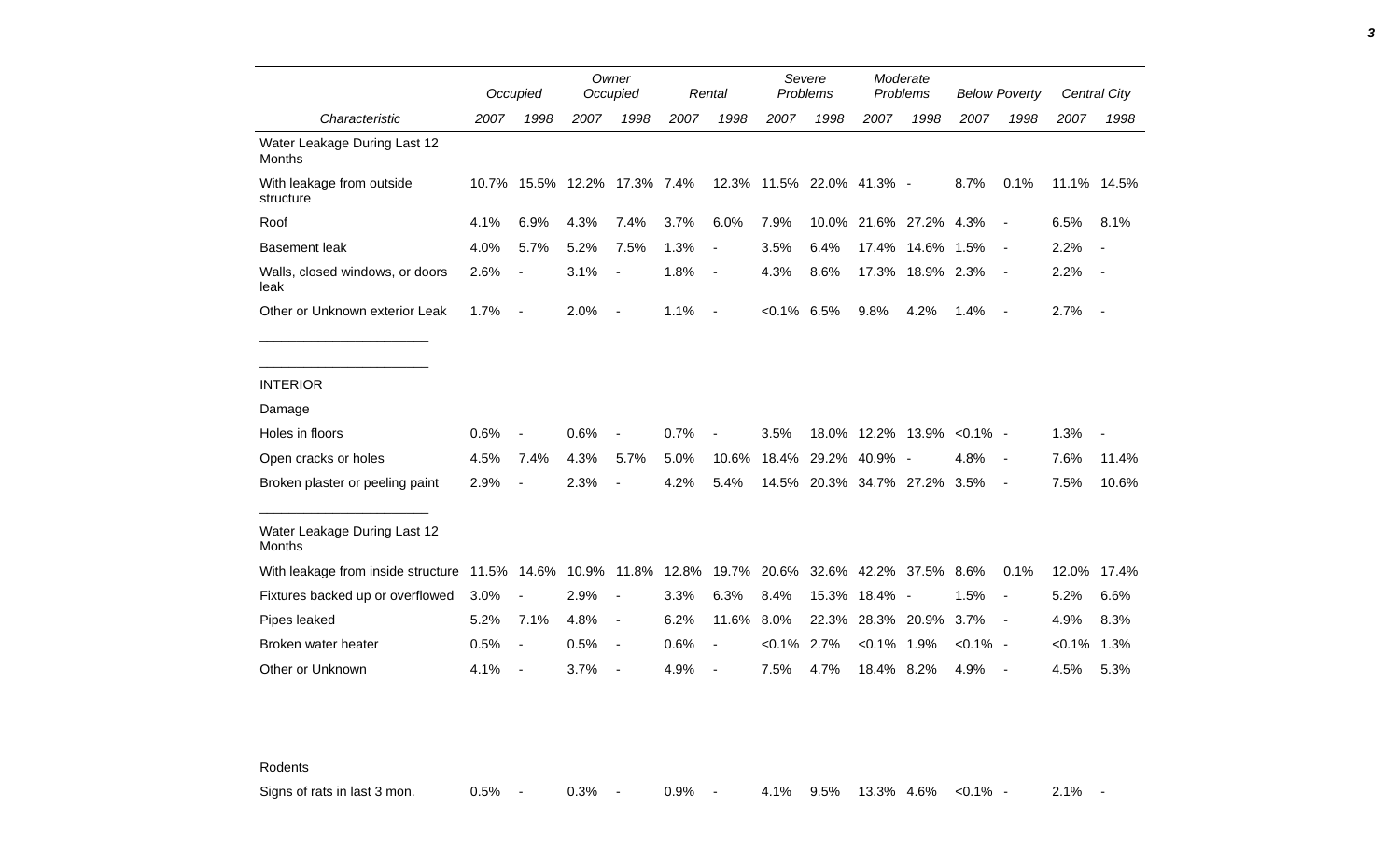|                                                           |             | Occupied                 |             | Owner<br>Occupied        |             | Rental                   | Severe<br>Problems |                          | Moderate<br>Problems |            | <b>Below Poverty</b> |                          |             | Central City             |
|-----------------------------------------------------------|-------------|--------------------------|-------------|--------------------------|-------------|--------------------------|--------------------|--------------------------|----------------------|------------|----------------------|--------------------------|-------------|--------------------------|
| Characteristic                                            | 2007        | 1998                     | 2007        | 1998                     | 2007        | 1998                     | 2007               | 1998                     | 2007                 | 1998       | 2007                 | 1998                     | 2007        | 1998                     |
| Signs of mice in last 3 mon.                              | 6.4%        | 5.6%                     | 6.0%        | 4.9%                     | 7.4%        | 6.8%                     | 17.9%              | 11.6%                    | 18.7%                | 15.1%      | 10.0% 0.1%           |                          | 15.9% 9.9%  |                          |
| Signs of rodents, not sure which<br>kind in last 3 mon.   | 0.3%        | $\overline{a}$           | 0.1%        | $\overline{a}$           | 0.6%        | $\overline{a}$           | $< 0.1\%$ -        |                          | $< 0.1\%$ 1.6%       |            | $< 0.1\%$ -          |                          | 0.5%        |                          |
| Electrical                                                |             |                          |             |                          |             |                          |                    |                          |                      |            |                      |                          |             |                          |
| No electrical wiring                                      | $< 0.1\%$ - |                          | $< 0.1\%$ - |                          | $< 0.1\%$ - |                          | $< 0.1\%$ 1.7%     |                          | $< 0.1\%$ -          |            | $< 0.1\%$ -          |                          | $< 0.1\%$ - |                          |
| Exposed wiring                                            | 1.0%        | $\overline{\phantom{a}}$ | 0.9%        | $\blacksquare$           | 1.1%        | $\overline{\phantom{a}}$ | 3.1%               |                          | $< 0.1\%$            | $0.6\%$    | 1.5%                 | $\sim$                   | 0.8%        | $\overline{\phantom{a}}$ |
| Rooms without electric outlets                            | 1.3%        |                          | 0.9%        |                          | 2.0%        |                          | 6.8%               | 12.4%                    | $< 0.1\%$            | 5.3%       | 2.2%                 |                          | 1.6%        |                          |
| Fuses/breakers blown in last 3<br>mon.                    | 12.4%       | 36.2%                    |             | 13.8% 43.2%              | 9.4%        | 23.6%                    | 9.8%               | 41.4%                    | 15.4%                | 36.8%      | 8.7%                 | 0.1%                     | 9.1%        | 29.6%                    |
| Sanitation                                                |             |                          |             |                          |             |                          |                    |                          |                      |            |                      |                          |             |                          |
| Lacking complete kitchen facilities                       | 1.1%        | $\blacksquare$           | 0.3%        |                          | 2.7%        |                          | $<0.1\%$ 6.6%      |                          | 46.1% -              |            | 1.1%                 |                          | 2.5%        |                          |
| Lacking some or all plumbing<br>facilities                | 0.8%        | $\blacksquare$           | 0.6%        | $\blacksquare$           | 1.2%        | $\blacksquare$           |                    | 56.7% 42.0%              | $< 0.1\%$ -          |            | 0.7%                 | $\overline{\phantom{a}}$ | 1.2%        | $\sim$                   |
| Water not safe to drink                                   | 10.6%       | 17.4%                    | 8.5%        | 13.1%                    | 15.2%       | 25.2%                    | 30.1%              | 18.0%                    | 19.7%                | 33.0%      | 15.0%                | 0.1%                     | 28.7%       | 45.6%                    |
| Water stoppage in last 3 mon.                             | 4.3%        | 6.7%                     | 3.2%        | $\blacksquare$           | 6.7%        | 10.9%                    | 7.7%               | 17.7%                    | $< 0.1\%$            | 16.9%      | 5.9%                 | 0.1%                     | 5.0%        | 6.0%                     |
| No flush toilets working some time<br>in last 3 mon.      | 1.5%        | $\blacksquare$           | 1.0%        | $\overline{a}$           | 2.6%        | 8.0%                     | 7.1%               |                          | 16.3% 14.6%          | 18.8% 2.3% |                      | $\blacksquare$           | 2.1%        | 5.6%                     |
| With sewage disposal<br>breakdowns in last 3 mon.         | 0.7%        |                          | 0.8%        | $\overline{\phantom{a}}$ | 0.3%        | $\blacksquare$           | 3.1%               | 8.9%                     | 6.2%                 | 3.2%       | 0.7%                 | $\overline{\phantom{a}}$ | 0.4%        |                          |
| Septic tank, cesspool, chemical<br>toilet                 | 9.3%        | $\overline{a}$           | $12.4\% -$  |                          | 2.5%        | $\overline{\phantom{a}}$ | 3.2%               | $\overline{\phantom{a}}$ | 1.5%                 | 6.8%       | 5.9%                 | 0.1%                     | 0.4%        | $\sim$ $-$               |
| With septic tank or cesspool<br>breakdowns in last 3 mon. | $< 0.1\%$ - |                          | 0.1%        |                          | $< 0.1\%$ - |                          | $< 0.1\%$ -        |                          | $< 0.1\%$ -          |            | $< 0.1\%$ -          |                          | $< 0.1\%$ - |                          |

## HEATING/FUEL

Main Heating Equipment

Warm-air furnace 66.8% 63.2% 69.3% - 61.7% 58.2% 62.2% 57.1% 57.1% - 61.7% 0.1% 49.1% 42.0%

*4*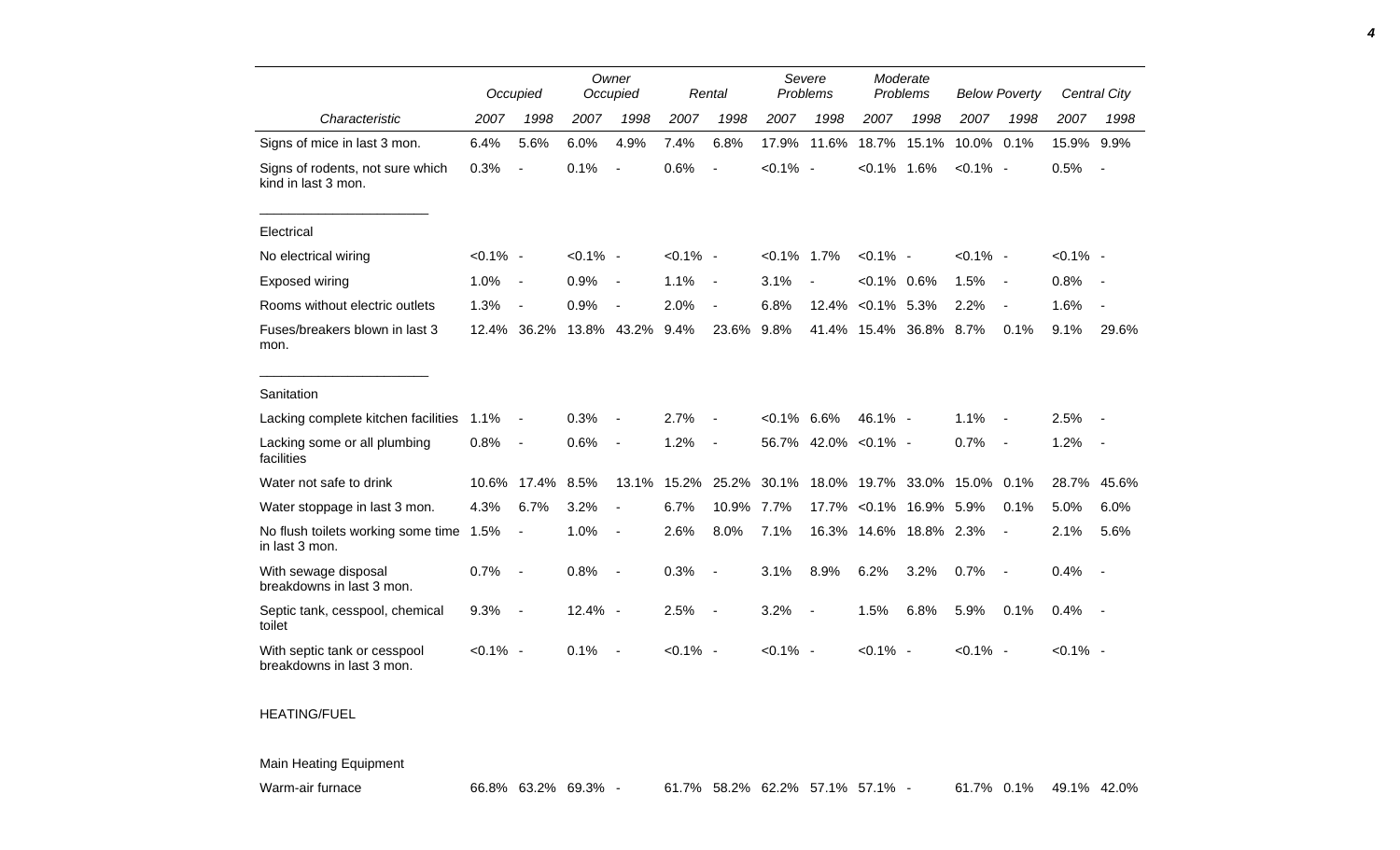|                                                         |         | Occupied       |                     | Owner<br>Occupied |                | Rental                                         |                | Severe<br>Problems |                | Moderate<br>Problems                     |             | <b>Below Poverty</b> |                | Central City             |
|---------------------------------------------------------|---------|----------------|---------------------|-------------------|----------------|------------------------------------------------|----------------|--------------------|----------------|------------------------------------------|-------------|----------------------|----------------|--------------------------|
| Characteristic                                          | 2007    | 1998           | 2007                | 1998              | 2007           | 1998                                           | 2007           | 1998               | 2007           | 1998                                     | 2007        | 1998                 | 2007           | 1998                     |
| Steam or hot water system                               | 9.6%    | 13.1%          | 8.1%                | 10.0%             |                | 12.8% 18.7% 22.0% 30.6%                        |                |                    | 21.7% -        |                                          | 13.1% 0.1%  |                      |                | 32.7% 44.6%              |
| Electric heat pump                                      | 19.2% - |                |                     | 19.4% 20.8%       | 18.6% -        |                                                | 12.2% 7.1%     |                    | 12.7% -        |                                          | 18.0% 0.1%  |                      |                | 13.0% 11.0%              |
| Built-in electric units                                 | 1.9%    | $\sim$         | 1.7%                | $\sim$ $-$        | 2.3%           | $\sim$                                         | $< 0.1\%$ -    |                    | $< 0.1\%$ 3.9% |                                          | 2.0%        | $\blacksquare$       | 1.6%           | $\overline{\phantom{a}}$ |
| Floor, wall, or other built-in hot air<br>without ducts | 1.5%    | $\sim$ $-$     | 0.8%                | $\sim$ $-$        | 2.9%           | $\sim$                                         | $3.6\%$ -      |                    | 4.4%           | $\sim$                                   | 1.6%        | $\sim$ $-$           | 2.5%           | $\sim$                   |
| Room heaters with flue                                  | 0.2%    | $\sim$         | $0.1\%$ -           |                   | 0.3%           | $\sim$                                         | $< 0.1\%$ 1.7% |                    | $< 0.1\%$ -    |                                          | $0.6\%$ -   |                      | $0.3\%$ -      |                          |
| Room heaters without flue                               | 0.1%    | $\sim$         | $< 0.1\%$ -         |                   | 0.2%           | $\sim$                                         | $< 0.1\%$ -    |                    | 2.3%           | $\sim$                                   | $< 0.1\%$ - |                      | $< 0.1\%$ -    |                          |
| Portable electric heaters                               | 0.2%    | $\sim$         | 0.2%                | $\sim$ $-$        | 0.4%           | $\overline{\phantom{a}}$                       | $< 0.1\%$ 1.7% |                    | $< 0.1\%$ -    |                                          | $< 0.1\%$ - |                      | $0.8\%$ -      |                          |
| <b>Stoves</b>                                           | 0.1%    | $\sim$         | 0.2%                | $\blacksquare$    | $< 0.1\%$ 0.3% |                                                | $< 0.1\%$ 1.7% |                    | $< 0.1\%$ 0.5% |                                          | 0.7%        | $\sim$               | $< 0.1\%$ -    |                          |
| Other                                                   | 0.1%    | $\sim$         | 0.1%                | $\sim$ $-$        | 0.1%           | $\sim$                                         | $< 0.1\%$ -    |                    | $< 0.1\%$ 0.7% |                                          | 0.6%        | $\sim$               | $< 0.1\%$ 0.2% |                          |
| <b>Water Heating Fuel</b>                               |         |                |                     |                   |                |                                                |                |                    |                |                                          |             |                      |                |                          |
| Electricity                                             | 44.0% - |                | 42.1% -             |                   | 48.0% -        |                                                |                |                    |                | 39.1% 48.3% 36.0% 40.5% 48.8% 0.1%       |             |                      |                | 30.9% 28.4%              |
| Gas, LP/bottled gas                                     | 54.0% - |                | 55.7% -             |                   | 50.4% -        |                                                |                |                    |                | 60.9% 47.8% 61.5% 54.6% 48.8% 0.1%       |             |                      | 67.5% -        |                          |
| Fuel oil                                                | 1.7%    | $\sim$         | 1.9%                | $\sim$            | 1.1%           | $\sim$ $-$                                     | $< 0.1\%$ 3.9% |                    | 2.5%           | $\blacksquare$                           | 1.7%        | $\sim$ $-$           | 1.5%           | $\sim$                   |
| Other                                                   | 0.3%    | $\sim$         | 0.2%                | $\sim$ $-$        | 0.5%           | $\sim$                                         | $< 0.1\%$ -    |                    | $< 0.1\%$ 1.9% |                                          | 0.7%        | $\sim$               | $< 0.1\%$ 0.2% |                          |
| Clothes Dryer(,000)                                     | 1,529   | 1,222          | 1,254               | 989               | 275            | 233                                            | 12             | 10                 | 28             | 32                                       | 75          | $<$ 1                | 120            | 90                       |
| Have Clothes Dryer                                      |         |                | 78.4% 73.1% 94.3% - |                   |                | 44.4% 39.2% 43.0% 39.8% 59.4% 47.2% 54.2% 0.1% |                |                    |                |                                          |             |                      |                | 48.4% 39.6%              |
| Electricity                                             | 88.6% - |                | 87.8% -             |                   | 92.2% -        |                                                |                |                    |                | 92.5% 86.9% 89.7% 84.1% 89.8% 0.1%       |             |                      |                | 83.1% 76.9%              |
| Gas, LP gas (liquid propane)                            |         | 11.4% 14.0%    |                     | 12.1% 15.0%       | 7.8%           | 10.1% 7.5%                                     |                |                    |                | 13.1% 10.3% 15.9% 10.2% 0.1%             |             |                      |                | 16.9% 23.1%              |
| Other                                                   | 0.1%    | $\blacksquare$ | 0.1%                | $\blacksquare$    | $< 0.1\%$ -    |                                                | $< 0.1\%$ -    |                    | $< 0.1\%$ -    |                                          | $< 0.1\%$ - |                      | $< 0.1\%$ -    |                          |
| <b>Heating Problems</b>                                 |         |                |                     |                   |                |                                                |                |                    |                |                                          |             |                      |                |                          |
| Uncomfortably cold for 24 hours<br>or more last winter  | $9.4\%$ | 7.4%           | 9.3%                | 5.9%              | 9.8%           |                                                |                |                    |                | 10.4% 48.4% 65.0% 13.9% 14.7% 14.2% 0.1% |             |                      | $12.0\% -$     |                          |
| Heating equipment breakdowns                            | 2.9%    | $\blacksquare$ | 2.5%                |                   | 3.7%           | $\sim$                                         |                | 43.3% 52.6% 6.2%   |                | 3.9%                                     | 4.5%        |                      | 4.2%           | $\sim$                   |
| Other causes                                            | 6.1%    | 3.7%           | 6.6%                | 3.3%              | 4.9%           | $\sim$                                         | 7.7%           | 9.7%               | $6.4\%$        | 8.4%                                     | 8.6%        | 0.1%                 | 7.5%           | 5.9%                     |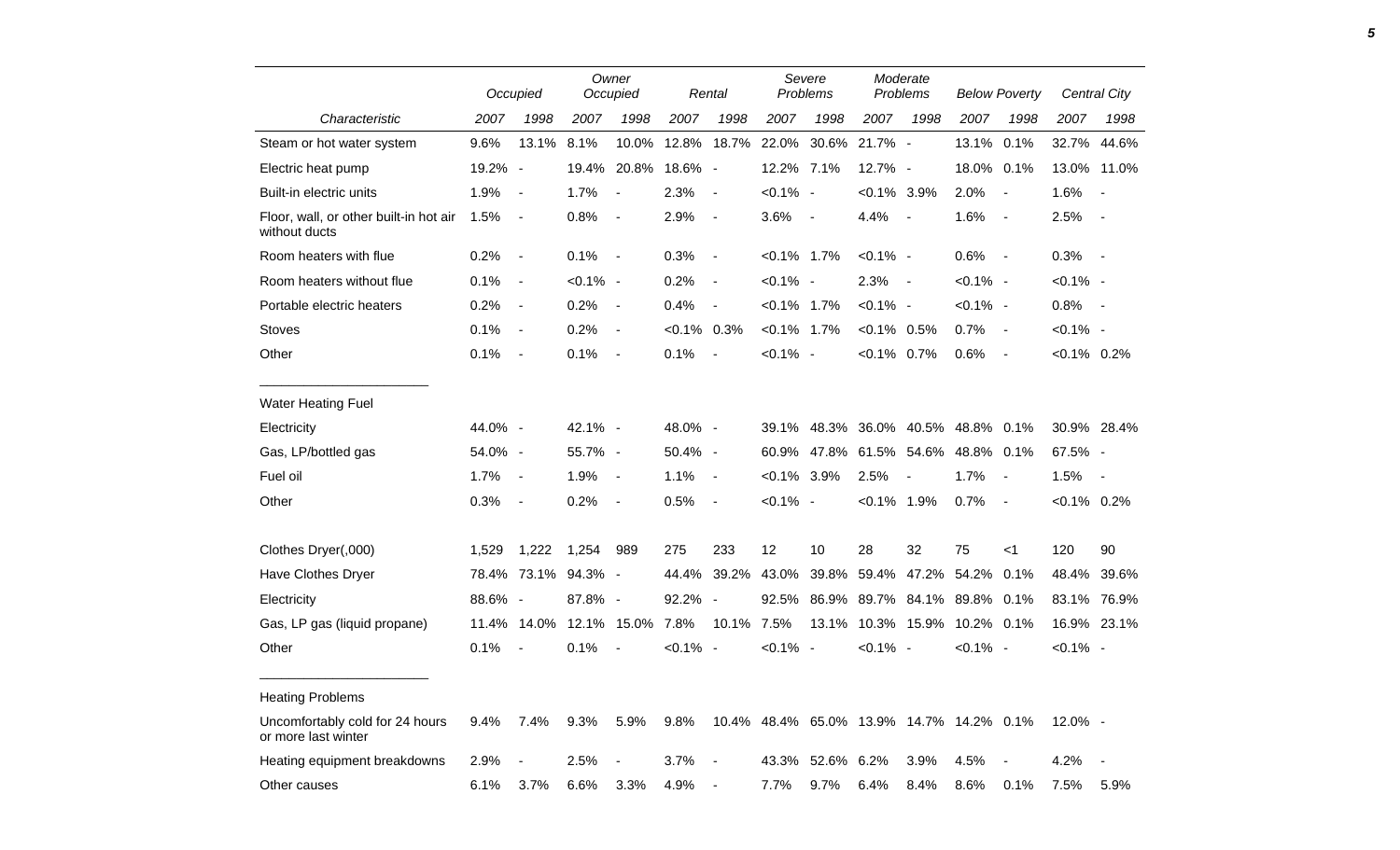|                                               | Occupied    |                          |             | Owner<br>Occupied        |                | Rental                   |                | Severe<br>Problems       |                | Moderate<br>Problems     |             | <b>Below Poverty</b>     |                                    | Central City             |
|-----------------------------------------------|-------------|--------------------------|-------------|--------------------------|----------------|--------------------------|----------------|--------------------------|----------------|--------------------------|-------------|--------------------------|------------------------------------|--------------------------|
| Characteristic                                | 2007        | 1998                     | 2007        | 1998                     | 2007           | 1998                     | 2007           | 1998                     | 2007           | 1998                     | 2007        | 1998                     | 2007                               | 1998                     |
| Utility interruption                          | 2.4%        | $\overline{\phantom{a}}$ | 3.3%        | $\blacksquare$           | 0.6%           | $\blacksquare$           | 3.9%           | $\blacksquare$           | 2.1%           | $\overline{\phantom{a}}$ | 1.5%        | $\overline{\phantom{a}}$ | 0.4%                               | $\overline{\phantom{a}}$ |
| Inadequate heating capacity                   | 1.2%        | $\overline{\phantom{a}}$ | 0.7%        | $\blacksquare$           | 2.1%           | $\overline{\phantom{a}}$ | $< 0.1\%$ 2.1% |                          | 2.4%           | $\blacksquare$           | 3.1%        | $\sim$                   | 3.9%                               |                          |
| Inadequate insulation                         | 0.9%        | $\blacksquare$           | 0.6%        | $\overline{\phantom{a}}$ | 1.5%           | $\overline{\phantom{a}}$ | $< 0.1\%$      | 6.5%                     | $< 0.1\%$ 1.4% |                          | $< 0.1\%$ - |                          | 1.8%                               |                          |
| Cost of heating                               | 0.9%        | $\overline{\phantom{a}}$ | 1.1%        | $\blacksquare$           | 0.5%           | $\blacksquare$           | 4.1%           | $\overline{\phantom{a}}$ | $< 0.1\%$ 3.2% |                          | 2.5%        | $\overline{\phantom{a}}$ | 0.4%                               |                          |
| Other                                         | 1.6%        | $\blacksquare$           | 1.6%        | $\blacksquare$           | 1.5%           | $\blacksquare$           | 4.1%           | $\overline{\phantom{a}}$ | 2.2%           | $\blacksquare$           | 2.8%        | $\overline{\phantom{a}}$ | 3.1%                               | $\sim$                   |
| SELECTED PHYSICAL<br><b>PROBLEMS</b>          |             |                          |             |                          |                |                          |                |                          |                |                          |             |                          |                                    |                          |
| Severe Physical Problems(,000)                | 27          | 24                       | 16          | $\overline{7}$           | 11             | 17                       | 27             | 24                       |                |                          | 3           |                          | 5                                  | $\overline{7}$           |
| Severe physical problems                      | 1.4%        | $\blacksquare$           | 1.2%        | $\overline{\phantom{a}}$ | 1.8%           | $\overline{\phantom{a}}$ | 100%           | $\overline{\phantom{a}}$ |                |                          | 2.2%        | $< 0.1\%$ 2.1%           |                                    |                          |
| Plumbing                                      | 0.8%        | $\overline{\phantom{a}}$ | 0.6%        | $\overline{\phantom{a}}$ | 1.2%           | $\overline{\phantom{a}}$ |                | 56.7% 42.0%              |                |                          | 0.7%        | $< 0.1\%$ 1.2%           |                                    |                          |
| Heating                                       | 0.6%        | $\blacksquare$           | 0.6%        | $\overline{\phantom{a}}$ | 0.7%           | $\overline{\phantom{a}}$ | 43.3%          | 52.6%.                   |                |                          | 1.5%        | $< 0.1\%$ 0.9%           |                                    | $\sim$                   |
| Electric                                      | $< 0.1\%$ - |                          | $< 0.1\%$ - |                          | $< 0.1\%$ -    |                          | $< 0.1\%$ -    |                          |                | $\mathbf{r}$             |             |                          | $< 0.1\%$ < 0.1% < 0.1% -          |                          |
| Hallways                                      | $< 0.1\%$ - |                          | $< 0.1\%$ - |                          | $< 0.1\%$ -    |                          | $< 0.1\%$ -    |                          |                |                          |             |                          | $< 0.1\%$ $< 0.1\%$ $< 0.1\%$ -    |                          |
| Upkeep                                        | - 0.1%      |                          | $< 0.1\%$ - |                          | $< 0.1\%$ 0.2% |                          | $< 0.1\%$ 7.2% |                          |                | ÷.                       |             |                          | $< 0.1\%$ < 0.1% < 0.1% 0.2%       |                          |
| Moderate Physical<br>Problems(,000)           | 47          | 68                       | 22          | 21                       | 25             | 48                       |                |                          | 47             | 68                       | 4           |                          | 14                                 | 15                       |
| Moderate physical problems                    | 2.4%        | $\overline{\phantom{a}}$ | 1.6%        | $\overline{\phantom{a}}$ | 4.1%           | 8.0%                     |                |                          | 100%           | $\blacksquare$           | 3.1%        | $< 0.1\%$ 5.8%           |                                    | 6.8%                     |
| Plumbing                                      | 0.1%        | $\blacksquare$           | 0.2%        | $\overline{\phantom{a}}$ | $< 0.1\%$      | 0.8%                     |                |                          | 6.2%           | 8.3%                     | 0.7%        |                          | $< 0.1\%$ $< 0.1\%$ 1.0%           |                          |
| Heating                                       | 0.1%        | $\blacksquare$           | $< 0.1\%$ - |                          | 0.2%           |                          |                |                          | 2.3%           | $\overline{\phantom{a}}$ | $< 0.1\%$   |                          | $< 0.1\%$ $< 0.1\%$ -              |                          |
| Upkeep                                        | 1.1%        | $\blacksquare$           | 0.3%        | $\overline{\phantom{a}}$ | 2.7%           | $\overline{\phantom{a}}$ |                | $\mathbf{r}$             | 46.1% -        |                          | 1.1%        | $< 0.1\%$ 2.5%           |                                    |                          |
| Hallways                                      | $< 0.1\%$ - |                          | $< 0.1\%$ - |                          | $< 0.1\%$ 0.3% |                          |                | ×                        | $<0.1\%$ 3.3%  |                          |             |                          | $< 0.1\%$ $< 0.1\%$ $< 0.1\%$ 0.8% |                          |
| Kitchen                                       | 1.2%        | $\blacksquare$           | 1.1%        | $\blacksquare$           | 1.3%           |                          |                |                          | 49.5%          | 43.7% 1.3%               |             | $<0.1\%$ 3.3%            |                                    |                          |
| <b>OVERALL OPINION OF</b><br><b>STRUCTURE</b> |             |                          |             |                          |                |                          |                |                          |                |                          |             |                          |                                    |                          |
| 1(worst)                                      | 0.4%        |                          | 0.1%        |                          | 0.9%           |                          | 4.4%           | 7.0%                     | 2.1%           | $\overline{\phantom{a}}$ | $< 0.1\%$ - |                          | 1.4%                               |                          |